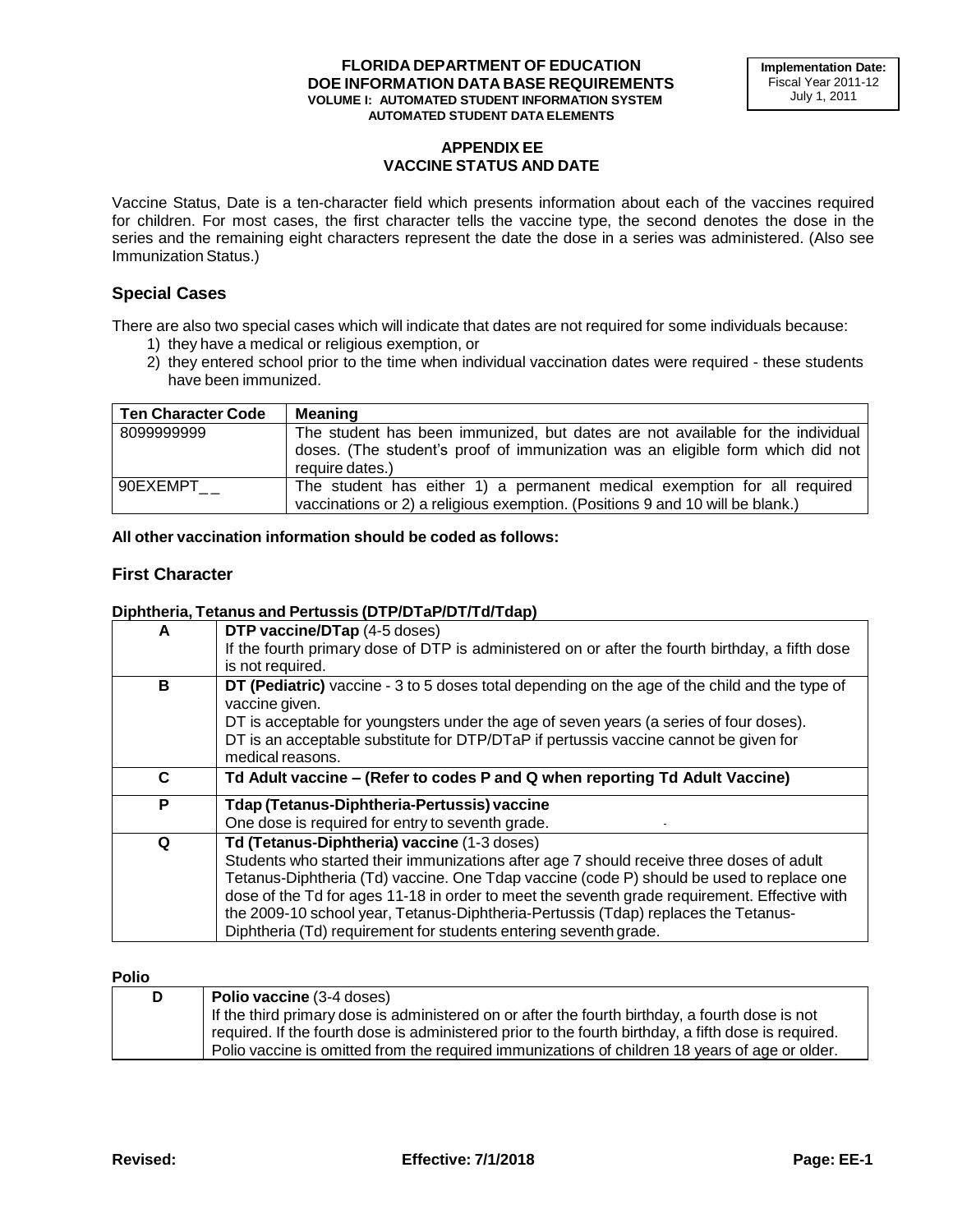# **APPENDIX EE VACCINE STATUS AND DATE**

#### **Measles, Mumps and Rubella (MMR)**

| F. | MMR (Measles, Mumps and Rubella) vaccine (2 doses)                                                                                                                                                                                                                    |
|----|-----------------------------------------------------------------------------------------------------------------------------------------------------------------------------------------------------------------------------------------------------------------------|
| G  | Measles (Rubeola) vaccine (1-2 doses)<br>One dose at age 12 months or older a second dose may be administered at least one month<br>after the first dose.                                                                                                             |
| н  | <b>Mumps vaccine</b> (1-2 doses)<br>One dose at age 12 months or older and the second dose may be administered at least one<br>month after the first dose.                                                                                                            |
|    | <b>Rubella vaccine</b> (1-2 doses)<br>One dose at age 12 months or older and the second dose may be administered at least one<br>month after the first dose.<br>Note: If two MMRs have been administered at least one month (28 days) apart; separate measles, mumps, |
|    | and rubella shots are not required.                                                                                                                                                                                                                                   |

#### **Hepatitis B**

| J           | <b>Hepatitis B vaccine (3 doses)</b><br>Required for entry into kindergarten effective with the 1998-99 school year. Required for public<br>preschool effective with the 2001-02 school year.                                                                                                                         |
|-------------|-----------------------------------------------------------------------------------------------------------------------------------------------------------------------------------------------------------------------------------------------------------------------------------------------------------------------|
| J319980511. | Example: A student presenting a valid 680A Certificate of Immunization which indicates that he/she was<br>immunized for hepatitis B (first dose on 01/11/98, second dose on 02/11/98 and third dose on 05/11/98)<br>would have three vaccine status dates entered for the hepatitis B series: J119980111, J219980211, |

#### **Varicella**

| K                                                                                                                                                                                                                                                                                                                                                                                                                                                                         | VZV (Varicella) vaccine (1-2 doses) |
|---------------------------------------------------------------------------------------------------------------------------------------------------------------------------------------------------------------------------------------------------------------------------------------------------------------------------------------------------------------------------------------------------------------------------------------------------------------------------|-------------------------------------|
| L                                                                                                                                                                                                                                                                                                                                                                                                                                                                         | Varicella disease (year)            |
| Note: Effective with the 2001-02 school year, students entering or attending preschool or kindergarten will<br>be required to show proof of varicella vaccination.                                                                                                                                                                                                                                                                                                        |                                     |
| Note: Effective with the 2016-17 school year, students entering grades KG-8 are required to receive two<br>doses of varicella vaccine. For each subsequent year, the next highest grade will be included in the two-<br>dose varicella requirement.                                                                                                                                                                                                                       |                                     |
| Examples: A student presenting a valid 680A Certificate of Immunization which indicates that he/she was<br>immunized for varicella (first dose on 08/15/99) would have the vaccine status date entered for varicella<br>vaccine: K119990815. A student presents a 680A Certificate of Immunization which indicates that he/she<br>had varicella disease in 1997 (month and day are not required) would have the vaccine status date entered<br>for varicella: L119970000. |                                     |

### **Haemophilus Influenzae Type B (HIb)**

| Hib Haemophilus Influenza Type B vaccine (1-4 doses)              |
|-------------------------------------------------------------------|
| Required for public preschool, but not required for KG-12 school. |

### **Pneumococcal Conjugate**

| N | Pneumococcal Conjugate vaccine (1 dose)                                                        |
|---|------------------------------------------------------------------------------------------------|
|   | Required for child care entry effective January 2008 for children 2 months through 24 months   |
|   | of age. School districts opting to include this vaccine in their data bases should use code N. |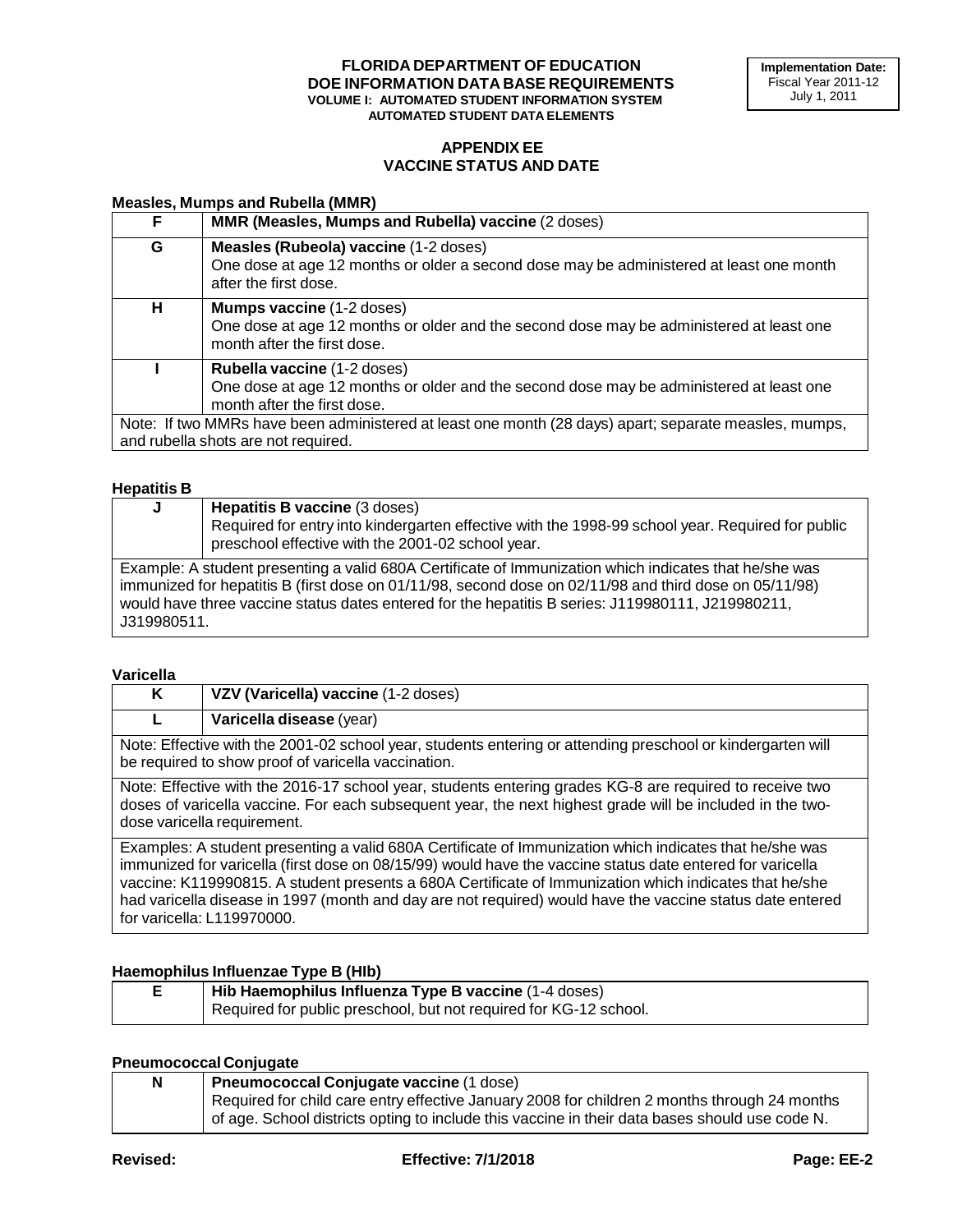### **APPENDIX EE VACCINE STATUS AND DATE**

### **Second Character**

Dose in series

Note: 0 should be used in special cases, including exempt status, to indicate no doses required. Special cases may include a physician's note documenting measles disease or laboratory evidence of measles immunity. This does not exempt the child from mumps and rubella immunization.

# **Third - Tenth Characters**

YYYYMMDD Year, month, day of dose.

EXEMPT\_\_ If the specific requirement has been exempted, enter 'Exempt' in the third-eighth positions and leave positions 9 and 10 blank.

See Section 1003.22, F.S., Compulsory Immunization Guidelines from Department of Health for instructions on how to handle incomplete date information.

### **Examples and conversion procedures:**

#### **1. For students in the district's automated system prior to 7/1/91:**

For students with an Immunization Status of 1 (permanent immunization certificate), the date of the immunization would default to the last dose in the series, i.e., DTP 2031573 would be A519730315, except the first dose of MMR, MR or Measles should be coded as the first dose in the series.

Students with an Immunization Status of 2 (temporary medical certificate requiring follow-up), presenting a 680A (Permanent Immunization Certificate), should be treated as new enrollees and all dates entered in the system.

For students with an Immunization Status of 3 (permanent medical exemption), for one vaccine only, the date of the other immunizations would default to the last dose in the series, i.e., polio 4041076 would be D419760410.

Students with an Immunization Status of 0 presenting evidence of immunizations should be treated as new enrollees.

### **2. Examples:**

A student presents a valid HRS 680C Permanent Medical Exemption Certificate which indicates that he must not be vaccinated for medical reasons.

This student would be coded with an Immunization Status of 3 and Vaccine Status, Date would be **90EXEMP***T\_ \_*.

A student presented a valid PD 137 form at the time of initial entry into a Florida school. No vaccination dates were required.

This student would be coded with an Immunization Status of 1 and Vaccine Status, Date would be **8099999999**